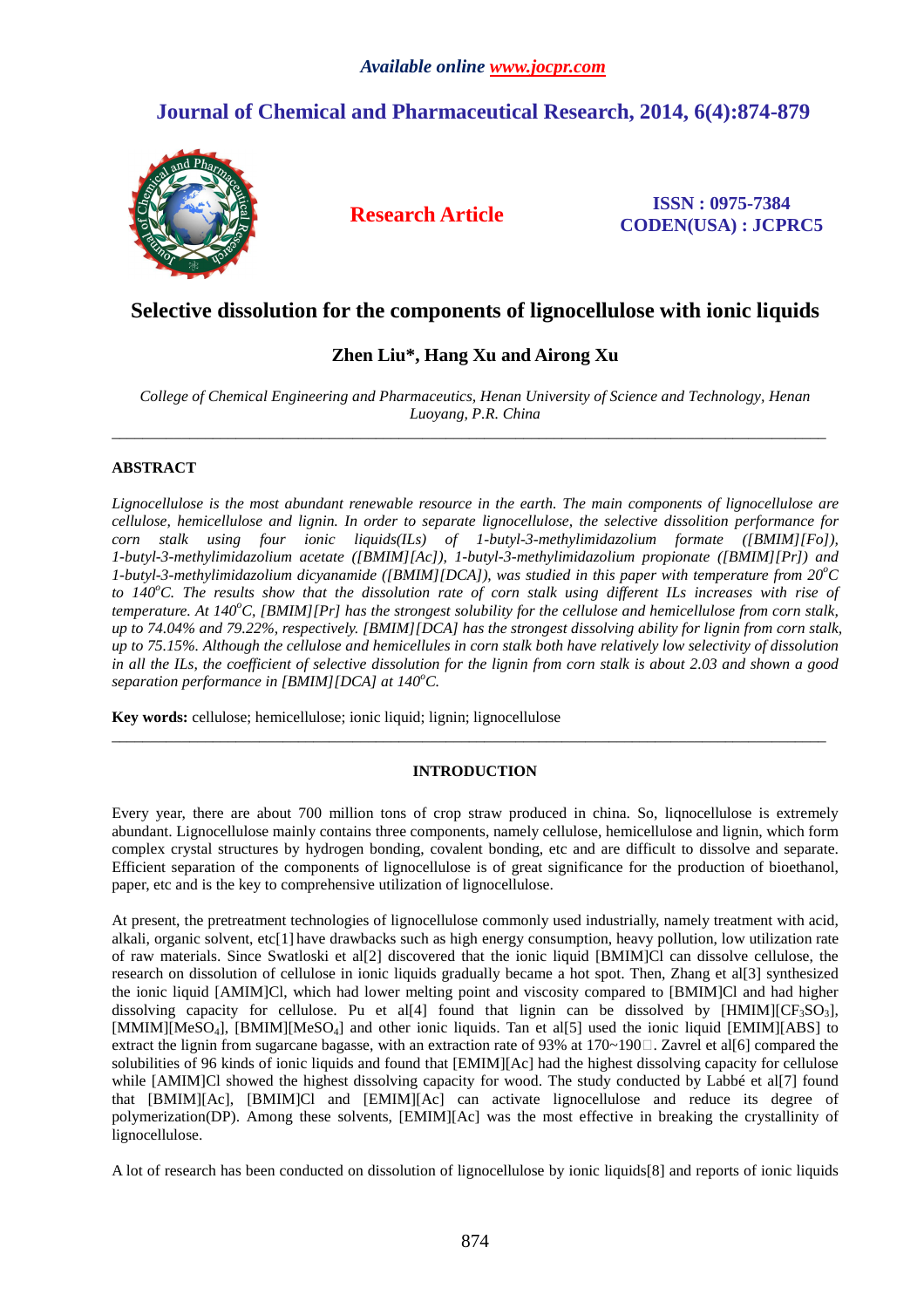assisting in separation of lignocellulose have also appeared recently[9]. In order to use ionic liquids for separating lignocellulose, firstly, the differences in dissolving capacity of the ionic liquids for lignocellulose components must be researched, namely the selective dissolution of the components. The dissolution selectivity is researched; the effect of differences in structures of ionic liquids on solubility of lignocellulose components is investigated; and the potentially designable advantage of structural performance of ionic liquids is combined. This is expected to develop new approaches for separation of components of lignocellulose. Therefore, this study selected commonly used ionic liquids composed of four different anions to investigate the selective dissolution of the component of corn stalk and to provide reference for the separation of lignocellulose components by ionic liquids.

*\_\_\_\_\_\_\_\_\_\_\_\_\_\_\_\_\_\_\_\_\_\_\_\_\_\_\_\_\_\_\_\_\_\_\_\_\_\_\_\_\_\_\_\_\_\_\_\_\_\_\_\_\_\_\_\_\_\_\_\_\_\_\_\_\_\_\_\_\_\_\_\_\_\_\_\_\_\_*

#### **EXPERIMENTAL SECTION**

#### **2.1 Materials**

The corn stalk was obtained from the suburbs of Luoyang. It was pretreated by washing, drying, crushing, passing through a 40-mesh sieve and drying at  $105^{\circ}$ C. The clean corn stalk was analyzed and it contains 36.57% of cellulose, 20.7% of hemicellulose, 17.15% of lignin and 1.03% of ash content.

This work utilized a commercial ionic liquids: 1-butyl-3-methylimidazolium formate ([BMIM][Fo]), 1-butyl-3-methylimidazolium acetate ([BMIM][Ac]), 1-butyl-3-methylimidazolium propionate [BMIM][Pr] and 1-butyl-3-methylimidazolium dicyanamide ([BMIM][DCA])(purchased from Shanghai Chengjie Chemical Co., Ltd). All ionic liquids were used as received with purities of at least 95%.

#### **2.2 Dissolution of corn stalk in ionic liquids**

Three-neck round-bottom flask containing a certain amount of ionic liquid was placed in an oil bath; magnetic stirring, vacuum and nitrogen protection devices were then started. The corn stalk powder with a mass ratio of 1:20 was added and allowed to dissolve at a certain temperature for 24h. Then, the mixture was filtered using a Buchner funnel; the filtration residue was thoroughly washed, dried and weighed, and it was saved for later use.

#### **2.3 Analytical methods**

Cellulose, hemicellulose, lignin and ash were determined by National Renewable Energy Laboratory's (NREL) Laboratory Analytical Procedures[10-11]. The sugar concentrations were determined by high performance liquid chromatography (HPLC) (Agilent 1200 series). The HPLC was equipped with a Carbomix Ca-NP10 column (column temperature at 78℃) and refractive index detector. The mobile phase used was HPLC grade water at a flow rate of 0.6mL/min. All experimental data were the average of triplicate result, with variation smaller than ±5%.

#### **2.4 Data processing**

The dissolution rate φ of corn stalk was calculated as follows:

$$
\varphi = \frac{m_0 - m_s}{m_0} \times 100\%
$$

Where,  $m_0$  denotes the amount of corn stalk raw material and  $m_s$  is the amount of residue obtained after dissolution of corn stalk.

The dissolution rate  $\varphi_A$  of component A of corn stalk is calculated as follows:

$$
\varphi_{\mathbf{A}} = \frac{m_0 \times C_{A0} - m_s \times C_{As}}{m_0 \times C_{A0}} \times 100\%
$$
\n<sup>(2)</sup>

Where,  $C_{A0}$  and  $C_{As}$  denote the mass percentages of component A in the raw material and the residue obtained after dissolution, respectively.

To study the differences of the effect of ionic liquids on the solubility of three components including cellulose, hemicellulose and lignin in corn stalk, the coefficient of selective dissolution  $\alpha$  was defined with reference to the degree of separation[12]. The coefficient of selective dissolution for component A by the ionic liquid is calculated as follows:

$$
\alpha_{A} = \frac{(1 - C_{AS})/C_{AS}}{(1 - C_{A0})/C_{A0}}
$$
\n(3)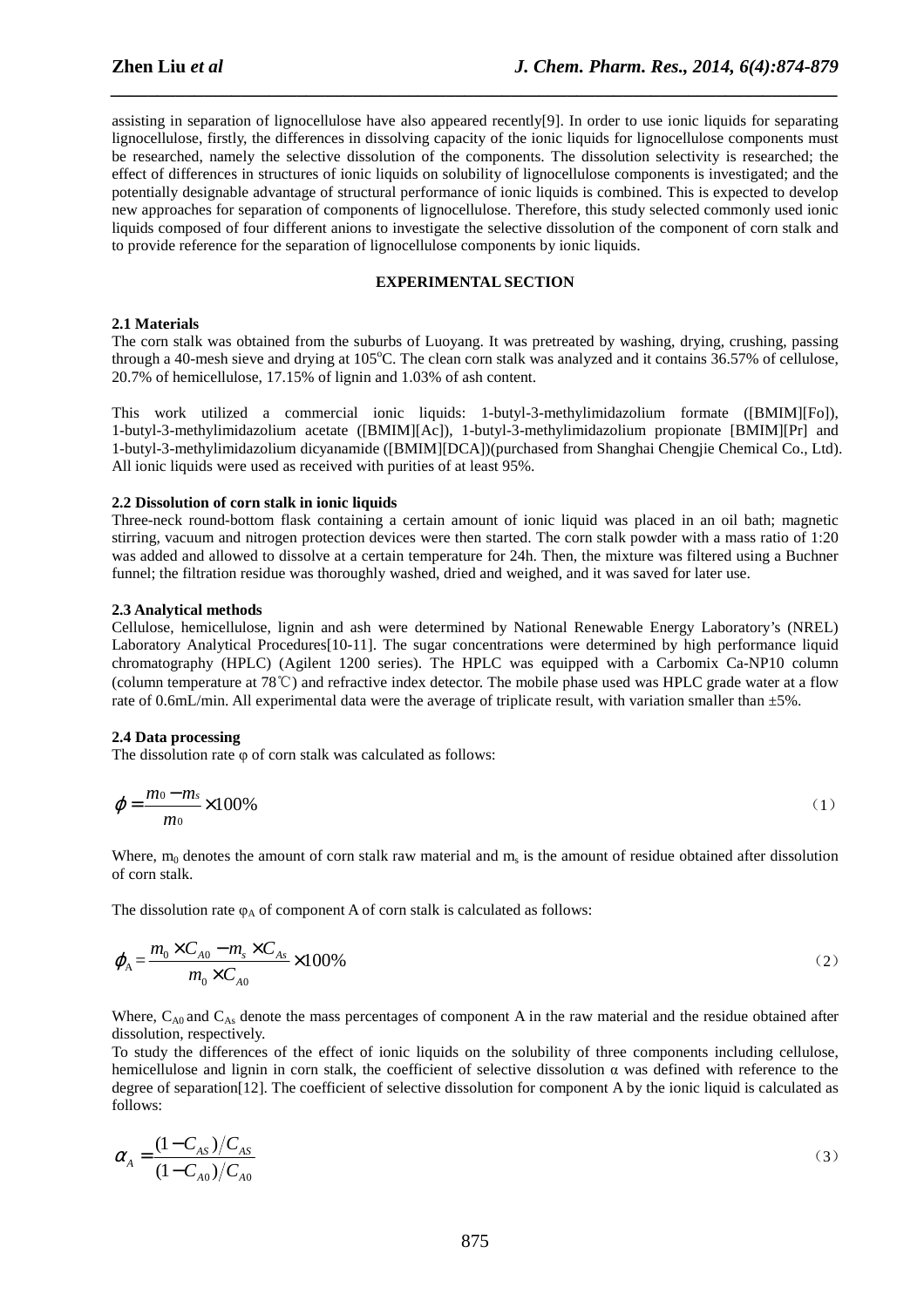#### **RESULTS AND DISCUSSION**

*\_\_\_\_\_\_\_\_\_\_\_\_\_\_\_\_\_\_\_\_\_\_\_\_\_\_\_\_\_\_\_\_\_\_\_\_\_\_\_\_\_\_\_\_\_\_\_\_\_\_\_\_\_\_\_\_\_\_\_\_\_\_\_\_\_\_\_\_\_\_\_\_\_\_\_\_\_\_*



**3.1 Dissolving capacity of ionic liquids for each corn stalk component** 

**Figure 1 The dissolution rate of corn stalk in the ILs at different temperatures** 

Figure 1 shows the dissolution rate of corn stalk in different ionic liquids at varying temperatures. The figure 1 illustrates that the dissolution rate of corn stalk in ionic liquids increases with temperature. The carboxylate ionic liquids shows higher dissolving capacity for corn stalk as compared to [DCA]- ionic liquid. The dissolving capacity of ionic liquids for corn stalk did not change significantly with temperature in the low-temperature region; however, the dissolution rate increased rapidly with temperature above 80℃. Of all the ionic liquids, the dissolution rate of corn stalk in  $[BMM][Pr]$  at 140°C was the highest, reaching up to 71.1%, with solubility of 3.56% (wt). However, studies conducted by Xu et al[13] showed that the solubility of microcrystalline cellulose in [BMIM][Ac] at 80℃ reached up to 19.0% (wt). This indicated that there was a huge difference between microcrystalline cellulose and actual biomass; the latter was more difficult to be dissolved by ionic liquids. As temperature increased further, the corn stalk became black, probably due to oxidative degradation. Whether the lignocellulose in ionic liquids undergoes degradation at 140℃ or not, different research groups have obtained dissimilar results, owing to the use of varying types of lignocellulose materials and the ionic liquids. The experiments for material balance and enzymatic hydrolysis were carried out by regenerating the corn stalk dissolved in ionic liquid by adding water. The results shows that there are no significant degradation of corn stalk in ionic liquid at 140℃ and were similar to results of experiments conducted by Shill et al[14].



**Figure 2 The dissolution rate of cellulose of corn stalk in the ILs at different temperatures** 

Figure 2 and Figure 3 illustrate the dissolution rate of cellulose and hemicellulose from corn stalk in ionic liquids at different temperature. As seen from the two figures, the overall dissolution rate of cellulose and hemicellulose are higher in three kinds of carboxylate ionic liquids than in [BMIM][DCA]. At 140℃, the dissolution rates of cellulose and hemicellulose in [BMIM][Pr] are 74.04% and 79.22%, respectively. The dissolving capacity of ionic liquids for cellulose is related to the ability of forming hydrogen bonds between the ionic liquid and the hydroxyl of cellulose. The stronger the receiving ability of hydrogen bonds of anion in the ionic liquid, the higher the dissolving capacity of the ionic liquid for cellulose. Compared to the other three ionic liquids, [BMIM][DCA] had the weakest ability to break the intermolecular hydrogen bonds of cellulose[13]. The ionic liquids showed better dissolving capacity for cellulose than for hemicellulose, which was probably due to the lower hydroxyl content in hemicellulose.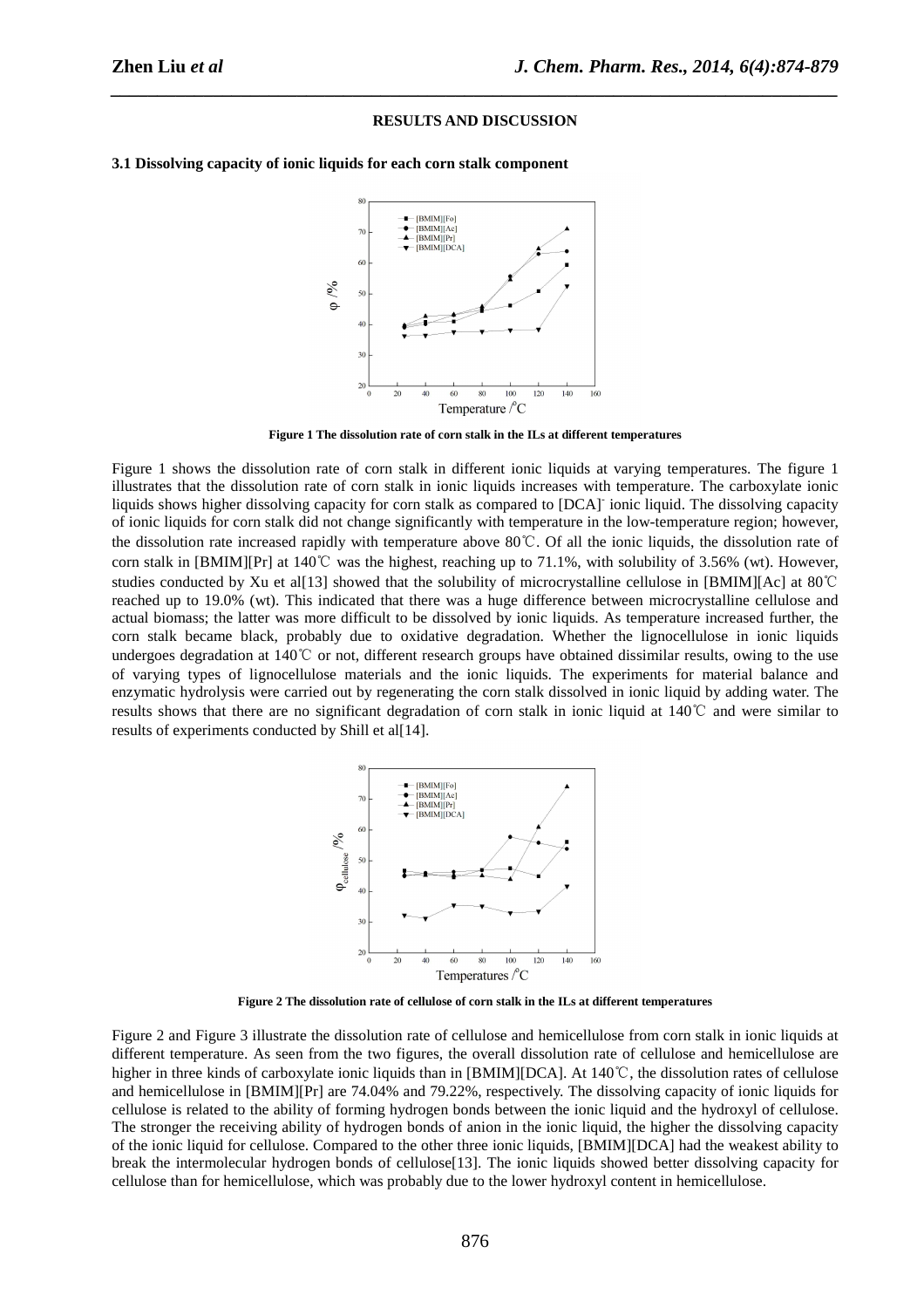

*\_\_\_\_\_\_\_\_\_\_\_\_\_\_\_\_\_\_\_\_\_\_\_\_\_\_\_\_\_\_\_\_\_\_\_\_\_\_\_\_\_\_\_\_\_\_\_\_\_\_\_\_\_\_\_\_\_\_\_\_\_\_\_\_\_\_\_\_\_\_\_\_\_\_\_\_\_\_*

**Figure 3 The dissolution rate of hemicellulose of corn stalk in the ILs at different temperatures** 



**Figure 4 The dissolution rate of lignin of corn stalk in the ILs at different temperatures** 

Due to the complex structure of lignin, there has been no final conclusion about the mechanism of dissolution of lignin in ionic liquids. Separation of lignin is of great significance in the bioethanol and paper industry. Ideal pretreatment method of the feedstock involves removing lignin from the raw material and retaining the sugars (i.e. the sum of cellulose and hemicellulose). Figure 4 shows the dissolution rate of lignin in ionic liquids at different temperatures. The trend for lignin is clearly different from that of cellulose and hemicellulose; as the temperature increases, the dissolution rate for lignin in the three kinds of carboxylate ionic liquids initially increases and then decreased. However, the dissolution rate for lignin in [BMIM][DCA] increases with temperature, particularly rise rapidly above 100℃ and reaches up to 71.5% at 140℃, which is significantly higher than the dissolution rate of lignin in the three kinds of carboxylate ionic liquids at the same temperature. The trend of dissolution rate of lignin in carboxylic ionic liquids increasing with temperature is different than expected, which shows that as for the dissolution of the biomass system by ionic liquids, the dissolution rate of the total biomass increased with temperature (Figure 1) but the preferential dissolution of biomass components varies widely in various ionic liquids at different temperatures.

#### **3.2 Selective dissolution of each corn stalk component by ionic liquids**

A coefficient of selective dissolution  $\alpha$  greater than 1 represents preferential dissolution of the component in ionic liquids; α less than 1 indicates that the ionic liquid dissolves other components first; α equal to or close to 1 indicates that the ionic liquid shows no separation efficacy. Figure 5 shows the selective dissolution of cellulose in ionic liquids at different temperatures. It can be seen that the  $\alpha$  of cellulose in carboxylate ionic liquids was greater than 1 in the low-temperature region (<80°C); however, the  $\alpha$  of cellulose in [BMIM][DCA] for is always less than 1. The selective dissolution of cellulose in [BMIM][Fo] and [BMIM][Ac] shows a downward trend with temperature, and the selective dissolution of [BMIM][Pr] for cellulose decreased initially and then increases with temperature; however the maximum  $\alpha$  is not greater than 1.2, which illustrated that the ionic liquids basically has no effect in the separation of cellulose. Upon comparison of Figure 2 and Figure 5, it is evident that the dissolution rate and selective dissolution of cellulose in ionic liquids are not related. Selective dissolution is affected by the structure of ionic liquid, dissolution conditions, interactions of the components, and many other factors, which are worthy of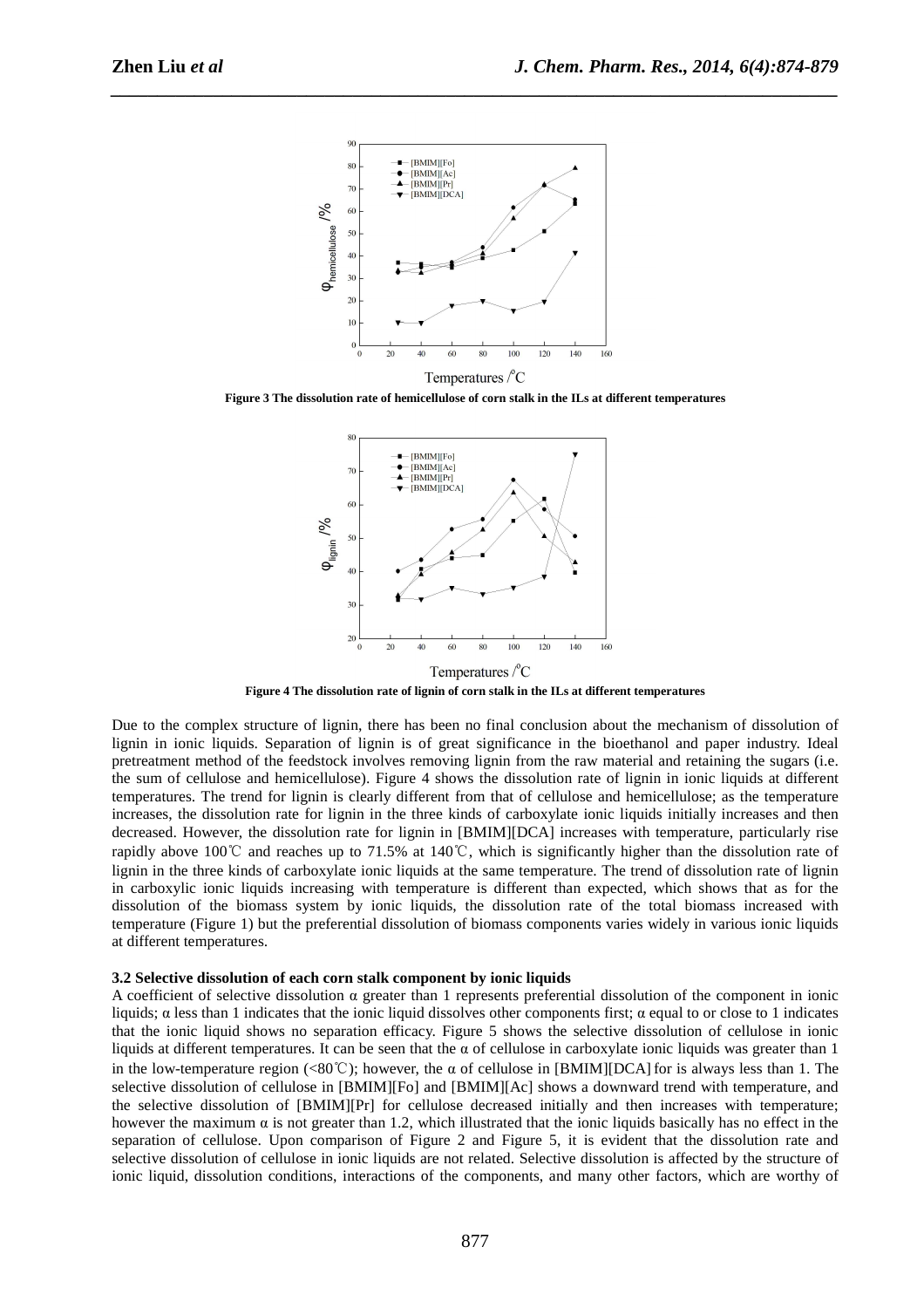further study.



*\_\_\_\_\_\_\_\_\_\_\_\_\_\_\_\_\_\_\_\_\_\_\_\_\_\_\_\_\_\_\_\_\_\_\_\_\_\_\_\_\_\_\_\_\_\_\_\_\_\_\_\_\_\_\_\_\_\_\_\_\_\_\_\_\_\_\_\_\_\_\_\_\_\_\_\_\_\_*

**Figure 5 The selectivity of dissolution for cellulose at different temperature** 



**Figure 6 The selectivity of dissolution for hemicellulose at different temperature** 

The selective dissolution of carboxylate ionic liquids for hemicellulose is different as compared to that for cellulose; its α generally increases with temperature. Of all the ionic liquids, the α of [BMIM][Pr] for hemicellulose was 1.45 at 140℃, which showed some separation ability (Figure 6).



**Figure 7 The selectivity of dissolution for lignin at different temperature** 

Figure 7 shows the selective dissolution of ionic liquids for lignin from corn stalk at different temperatures. It illustrated that the selective dissolution of lignin by the three kinds of carboxylic ionic liquids initially increased and then decreased; the selective dissolution of [BMIM][DCA] for lignin gradually increased with temperature and reached α of up to 2.03 at 140°C, which was considerable with the separation efficacy by steam explosion[12]. At this point, the corn stalk residue contained total sugar content of 71.69% and lignin content of only 9.24%, making it